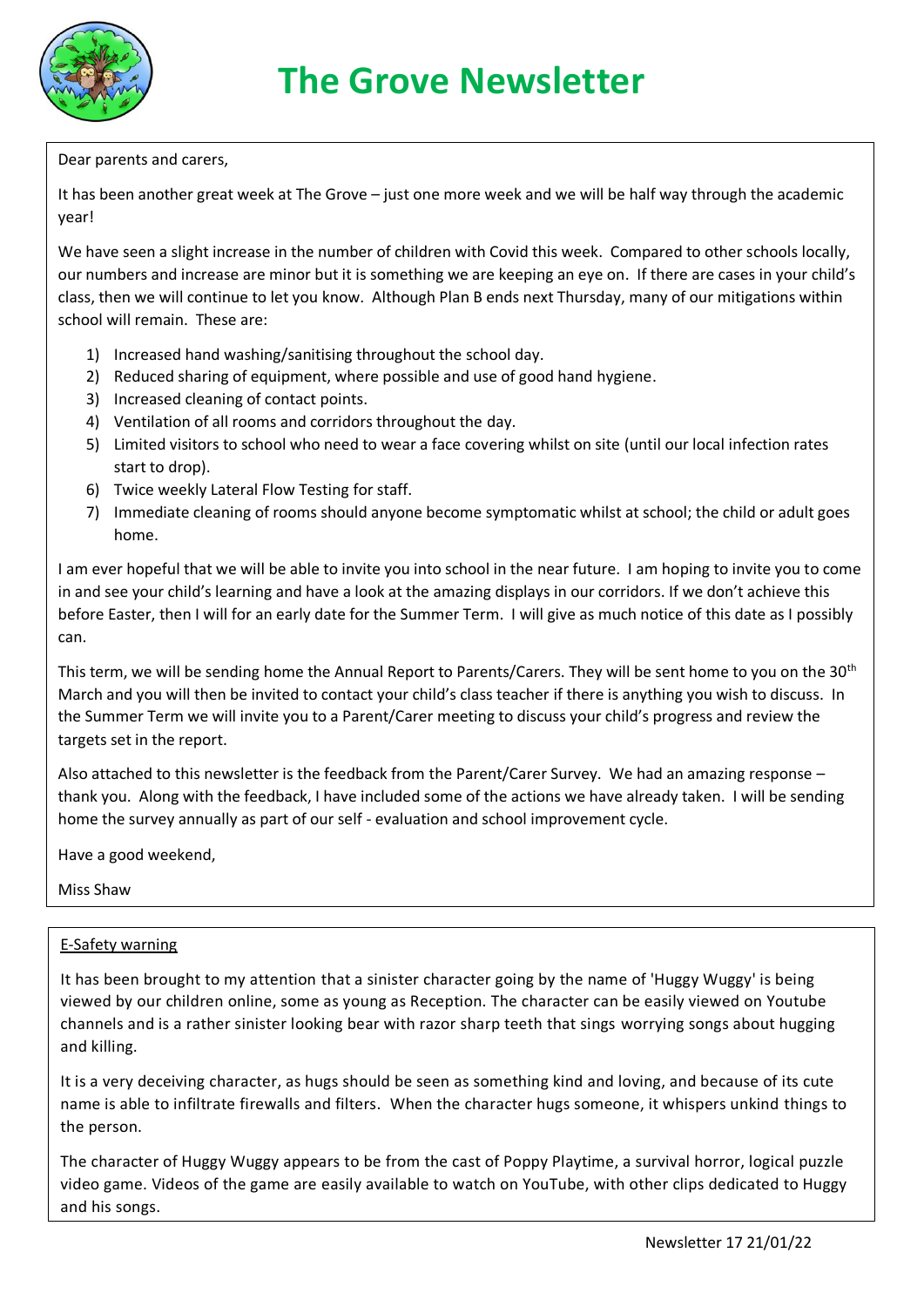

**Attendance**

## **The Grove Newsletter**



| <b>Class Name</b>   | % attendance from Monday 17 <sup>th</sup> January to Friday 21 <sup>st</sup> January 2022 |
|---------------------|-------------------------------------------------------------------------------------------|
| The Aviary          | 91%                                                                                       |
| Gosling             | 93%                                                                                       |
| Wren                | 84%                                                                                       |
| Ostrich             | 81%                                                                                       |
| Kookaburra          | 94%                                                                                       |
| Flamingo            | 99%                                                                                       |
| Woodpecker          | 81%                                                                                       |
| Toucan              | 91%                                                                                       |
| Hummingbird         | 87%                                                                                       |
| <b>Whole School</b> | 89%                                                                                       |